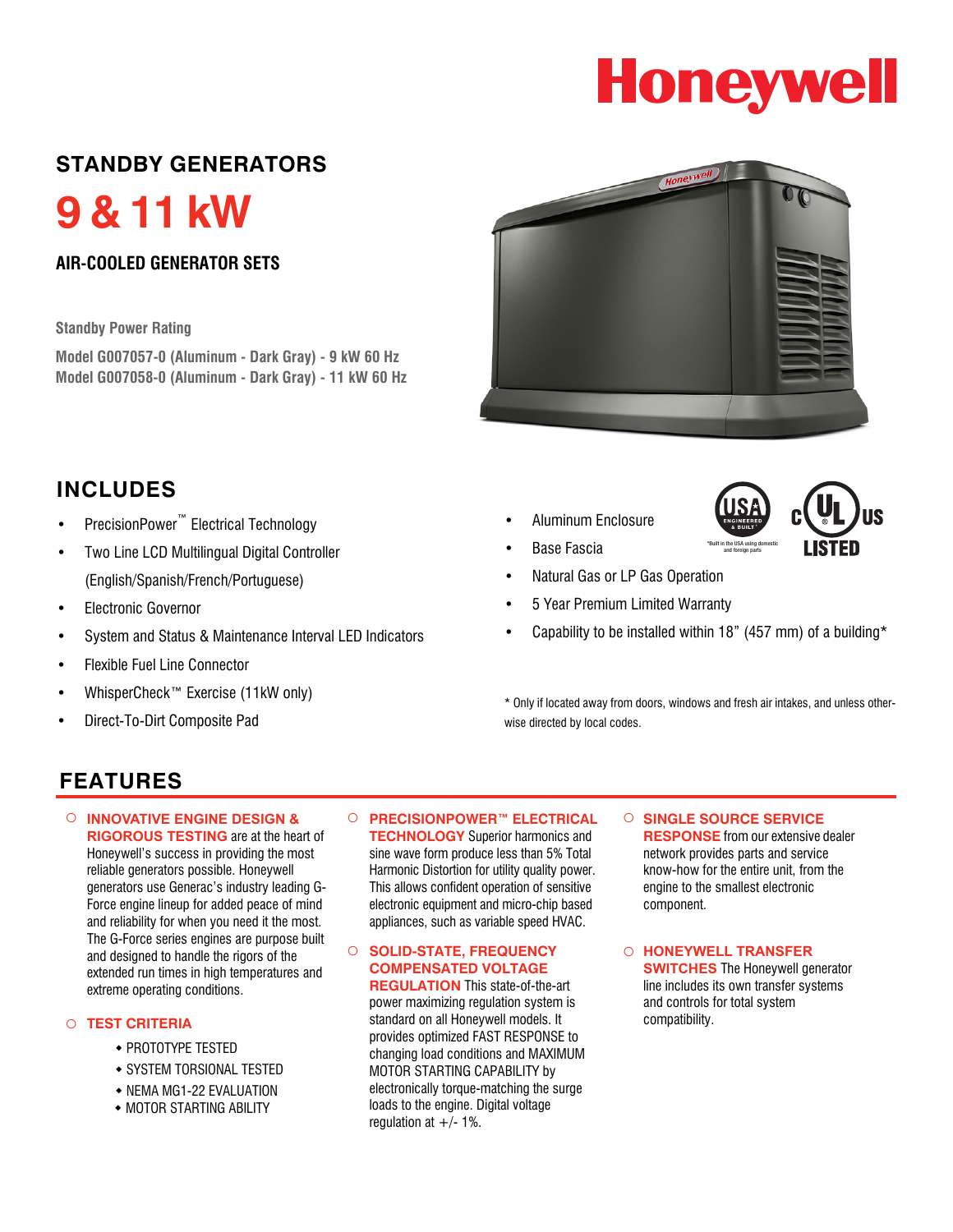# **9 & 11 kW**

#### AIR-COOLED GENERATOR SETS

#### **ENGINE**

| • WhisperCheck (11kW only)               | Greatly reduces sound output and fuel consumption during bi-weekly exercise.                                                                                                                            |  |  |
|------------------------------------------|---------------------------------------------------------------------------------------------------------------------------------------------------------------------------------------------------------|--|--|
| • Generac G-Force design                 | Maximizes engine "breathing" for increased fuel efficiency. Plateau honed cylinder walls and plasma moly rings help the<br>engine run cooler, reducing oil consumption resulting in longer engine life. |  |  |
| • "Spiny-lok" cast iron cylinder walls   | Rigid construction and added durability provide long engine life.                                                                                                                                       |  |  |
| Electronic ignition/spark advance        | These features combine to assure smooth, quick starting every time.                                                                                                                                     |  |  |
| $\cdot$ Full pressure lubrication system | Pressurized lubrication to all vital bearings means better performance, less maintenance and longer engine life. Now featuring<br>up to a 2 year/200 hour oil change interval.                          |  |  |
| • Low oil pressure shutdown system       | Shutdown protection prevents catastrophic engine damage due to low oil.                                                                                                                                 |  |  |
| • High temperature shutdown              | Prevents damage due to overheating.                                                                                                                                                                     |  |  |
| <b>GENERATOR</b>                         |                                                                                                                                                                                                         |  |  |
| • Revolving field                        | Allows for smaller, light weight unit that operates 25% more efficiently than a revolving armature generator.                                                                                           |  |  |
| • Skewed stator                          | Produces a smooth output waveform for compatibility with electronic equipment.                                                                                                                          |  |  |
| • Displaced phase excitation             | Maximizes motor starting capability.                                                                                                                                                                    |  |  |
| • Automatic voltage regulation           | Regulates the output voltage to $\pm 1\%$ prevents damaging voltage spikes.                                                                                                                             |  |  |

# $\bullet$  UL 2200 listed For your safety.

#### **TRANSFER SWITCH**

Sold separately

#### **SYNC™ 2.0 CONTROLS**

| • Auto/Manual/Off illuminated buttons        | Selects the operating mode and provides easy, at-a-glance status indication in any condition.                                                                                                                                                                                                                            |  |
|----------------------------------------------|--------------------------------------------------------------------------------------------------------------------------------------------------------------------------------------------------------------------------------------------------------------------------------------------------------------------------|--|
| • Two-line LCD multilingual display          | Provides homeowners easily visible logs of history, maintenance and events up to 50 occurrences.                                                                                                                                                                                                                         |  |
| • Sealed, raised buttons                     | Smooth, weather-resistant user interface for programming and operations.                                                                                                                                                                                                                                                 |  |
| • Utility voltage sensing                    | Constantly monitors utility voltage, setpoints 65% dropout, 80% pick-up, of standard voltage.                                                                                                                                                                                                                            |  |
| • Generator voltage sensing                  | Constantly monitors generator voltage to ensure the cleanest power delivered to the home.                                                                                                                                                                                                                                |  |
| • Utility interrupt delay                    | Prevents nuisance start-ups of the engine, adjustable 2-1500 seconds from the factory default setting of 5 seconds by a qual-<br>lified dealer.                                                                                                                                                                          |  |
| • Engine warm-up                             | Ensures engine is ready to assume the load, setpoint approximately 5 seconds.                                                                                                                                                                                                                                            |  |
| • Engine cool-down                           | Allows engine to cool prior to shutdown, setpoint approximately 1 minute.                                                                                                                                                                                                                                                |  |
| • Programmable exerciser                     | Operates engine to prevent oil seal drying and damage between power outages by running the generator for 12 minutes every<br>other week. Also offers a selectable setting for weekly or monthly operation providing flexibility and lower fuel costs to the<br>lowner.                                                   |  |
| • Smart battery charger                      | Delivers charge to the battery only when needed at varying rates depending on outdoor air temperature.<br>Compatible with lead acid and AGM-style batteries.                                                                                                                                                             |  |
| • Electronic governor                        | Maintains constant 60 Hz frequency.                                                                                                                                                                                                                                                                                      |  |
| <b>UNIT</b>                                  |                                                                                                                                                                                                                                                                                                                          |  |
| • SAE aluminum weather protective enclosure  | Sound attenuated enclosures ensure quiet operation and protection against mother nature and can withstand winds up to 150<br>mph. Hinged key locking roof panel for security. Lift-out front for easy access to all routine maintenance items. Electrostati-<br>cally applied textured epoxy paint for added durability. |  |
| • Enclosed critical grade muffler            | Quiet, critical grade muffler is mounted inside the unit to prevent injuries.                                                                                                                                                                                                                                            |  |
| • Small, compact, attractive                 | Makes for an easy, eye appealing installation, as close as 18" away from a building.                                                                                                                                                                                                                                     |  |
| <b>INSTALLATION SYSTEM</b>                   |                                                                                                                                                                                                                                                                                                                          |  |
| • 1 ft (305 mm) flexible fuel line connector | Absorbs any generator vibration when connected to rigid pipe.                                                                                                                                                                                                                                                            |  |
| • Direct-to-dirt composite pad               | Complex lattice design prevents settling or sinking of the generator system.                                                                                                                                                                                                                                             |  |
| • Integral sediment trap                     | Prevents particles and moisture from entering the fuel regulator and engine, prolonging engine life.                                                                                                                                                                                                                     |  |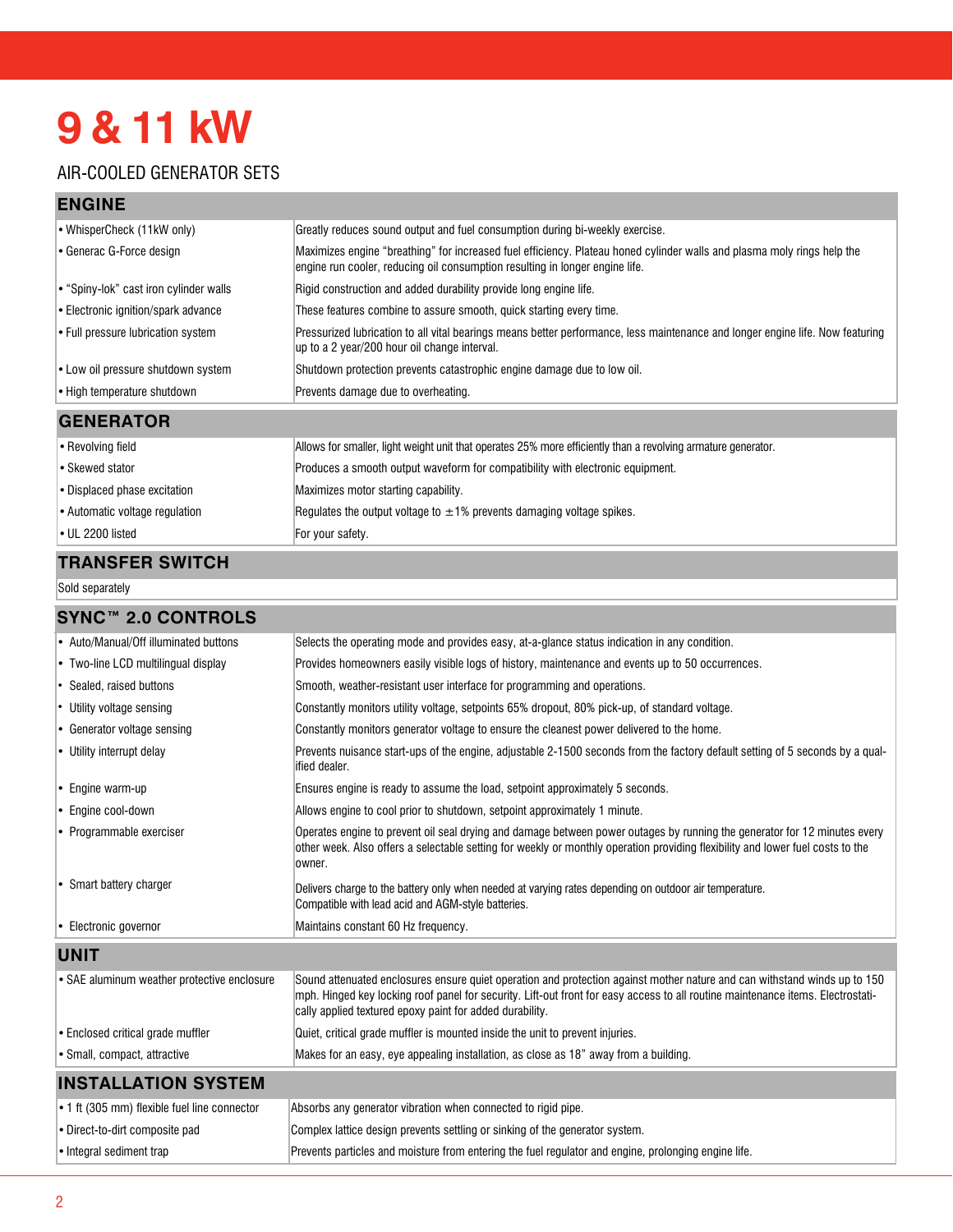# **Honeywell**

| <b>GENERATOR</b>                                                                                                                                                                                             | Model G007057-0 (9 kW)                                                                     | Model G007058-0 (11 kW)      |
|--------------------------------------------------------------------------------------------------------------------------------------------------------------------------------------------------------------|--------------------------------------------------------------------------------------------|------------------------------|
| Rated Maximum Continuous Power Capacity (LP)                                                                                                                                                                 | 9.000 Watts*                                                                               | 11,000 Watts*                |
| Rated Maximum Continuous Power Capacity (NG)                                                                                                                                                                 | 8,000 Watts*                                                                               | 10,000 Watts*                |
| <b>Rated Voltage</b>                                                                                                                                                                                         | 240                                                                                        | 240                          |
| Rated Maximum Continuous Load Current - 240 V (LP/NG)                                                                                                                                                        | 37.5/33.3                                                                                  | 45.8/41.7                    |
| <b>Total Harmonic Distortion</b>                                                                                                                                                                             | Less than 5%                                                                               | Less than 5%                 |
| <b>Main Line Circuit Breaker</b>                                                                                                                                                                             | 40 Amp                                                                                     | 50 Amp                       |
| Phase                                                                                                                                                                                                        | 1                                                                                          | $\mathbf{1}$                 |
| Number of Rotor Poles                                                                                                                                                                                        | $\overline{2}$                                                                             | $\overline{2}$               |
| Rated AC Frequency                                                                                                                                                                                           | 60 Hz                                                                                      | 60 Hz                        |
| <b>Power Factor</b>                                                                                                                                                                                          | 1.0                                                                                        | 1.0                          |
| Battery Requirement (not included)                                                                                                                                                                           | 12 Volts, Group 26R 540 CCA Minimum or Group 35AGM 650 CCA Minimum                         |                              |
| Unit Weight (lb/kg)                                                                                                                                                                                          | 340/154                                                                                    | 348/158                      |
| Dimensions (L x W x H) in/mm                                                                                                                                                                                 | 48 x 25 x 29/1218 x 638 x 732                                                              |                              |
| Sound output in dB(A) at 23 ft (7 m) with generator operating at normal load**                                                                                                                               | 66                                                                                         | 63                           |
| Sound output in dB(A) at 23 ft (7 m) with generator in WhisperCheck™ low speed exercise                                                                                                                      |                                                                                            |                              |
| mode**                                                                                                                                                                                                       |                                                                                            | 57                           |
| <b>ENGINE</b>                                                                                                                                                                                                |                                                                                            |                              |
|                                                                                                                                                                                                              |                                                                                            |                              |
| Type of Engine                                                                                                                                                                                               | GENERAC G-FORCE 400 SERIES                                                                 | GENERAC G-FORCE 500 SERIES   |
| <b>Number of Cylinders</b>                                                                                                                                                                                   | 1                                                                                          | $\overline{c}$               |
| Displacement                                                                                                                                                                                                 | 426 cc                                                                                     | 530 cc                       |
| <b>Cylinder Block</b>                                                                                                                                                                                        | Aluminum w/ Cast Iron Sleeve                                                               | Aluminum w/ Cast Iron Sleeve |
| Valve Arrangement                                                                                                                                                                                            | <b>Overhead Valve</b>                                                                      | <b>Overhead Valve</b>        |
| <b>Ignition System</b>                                                                                                                                                                                       | Solid-state w/ Magneto                                                                     | Solid-state w/ Magneto       |
| Governor System                                                                                                                                                                                              | Electronic                                                                                 | Electronic                   |
| <b>Compression Ratio</b>                                                                                                                                                                                     | 9.0:1                                                                                      | 9.5:1                        |
| Starter                                                                                                                                                                                                      | 12 Vdc                                                                                     | 12 Vdc                       |
| Oil Capacity Including Filter                                                                                                                                                                                | Approx. 1.1 qt/1.0 L                                                                       | Approx. 1.7 qt/1.6 L         |
| Operating rpm                                                                                                                                                                                                | 3,600                                                                                      | 3,600                        |
| <b>Fuel Consumption</b>                                                                                                                                                                                      |                                                                                            |                              |
| <b>Natural Gas</b><br>ft <sup>3</sup> /hr (m <sup>3</sup> /hr)                                                                                                                                               | 90(2.55)                                                                                   | 107 (3.03)                   |
| 1/2 Load<br><b>Full Load</b>                                                                                                                                                                                 | 120 (3.40)                                                                                 | 159 (4.50)                   |
| ft <sup>3</sup> /hr (gal/hr) [l/hr]<br><b>Liquid Propane</b>                                                                                                                                                 |                                                                                            |                              |
| 1/2 Load                                                                                                                                                                                                     | 31.60 (0.87) [3.29]                                                                        | 44.4 (1.22) [4.62]           |
| <b>Full Load</b>                                                                                                                                                                                             | 50 (1.37) [5.20]                                                                           | 71.6 (1.97) [7.45]           |
| Note: Fuel pipe must be sized for full load. Required fuel pressure to generator fuel inlet - 3.5-7" water column (7-13 mm mercury) for natural gas, 10-12" water column (19-22 mm mercury)                  |                                                                                            |                              |
| for LP gas. For Btu content, multiply ft <sup>3</sup> /hr x 2500 (LP) or ft <sup>3</sup> /hr x 1000 (NG). For Megajoule content, multiply m <sup>3</sup> /hr x 93.15 (LP) or m <sup>3</sup> /hr x 37.26 (NG) |                                                                                            |                              |
| <b>CONTROLS</b>                                                                                                                                                                                              |                                                                                            |                              |
|                                                                                                                                                                                                              |                                                                                            |                              |
| 2-Line Plain Text Multilingual LCD Display                                                                                                                                                                   | Simple user interface for ease of operation.                                               |                              |
| <b>Mode Buttons: Auto</b>                                                                                                                                                                                    | Automatic Start on Utility failure. 7 day exerciser.                                       |                              |
| Manual                                                                                                                                                                                                       | Start with starter control, unit stays on. If utility fails, transfer to load takes place. |                              |
| <b>Off</b>                                                                                                                                                                                                   | Stops unit. Power is removed. Control and charger still operate.                           |                              |
| Ready to Run/Maintenance Messages                                                                                                                                                                            | Standard                                                                                   |                              |
| Engine Run Hours Indication                                                                                                                                                                                  | Standard                                                                                   |                              |
| Programmable start delay between 2-1500 seconds                                                                                                                                                              | Standard (programmable by dealer only)                                                     |                              |
| Utility Voltage Loss/Return to Utility Adjustable (Brownout Setting)                                                                                                                                         | From 140-171 V/190-216 V                                                                   |                              |
| Future Set Capable Exerciser/Exercise Set Error Warning                                                                                                                                                      | Standard                                                                                   |                              |
| Run/Alarm/Maintenance Logs                                                                                                                                                                                   | 50 Events Each                                                                             |                              |
| <b>Engine Start Sequence</b>                                                                                                                                                                                 | Cyclic cranking: 16 sec on, 7 rest (90 sec maximum duration).                              |                              |
| <b>Starter Lock-out</b><br><b>Smart Battery Charger</b>                                                                                                                                                      | Starter cannot re-engage until 5 sec after engine has stopped.<br>Standard                 |                              |
| Charger Fault/Missing AC Warning                                                                                                                                                                             | Standard                                                                                   |                              |
| Low Battery/Battery Problem Protection and Battery Condition Indication                                                                                                                                      | Standard                                                                                   |                              |
| Automatic Voltage Regulation with Over and Under Voltage Protection                                                                                                                                          | Standard                                                                                   |                              |
| Under-Frequency/Overload/Stepper Overcurrent Protection                                                                                                                                                      | Standard                                                                                   |                              |
| Safety Fused/Fuse Problem Protection                                                                                                                                                                         | Standard                                                                                   |                              |
| Automatic Low Oil Pressure/High Oil Temperature Shutdown                                                                                                                                                     | Standard                                                                                   |                              |
| Overcrank/Overspeed (@ 72 Hz)/rpm Sense Loss Shutdown                                                                                                                                                        | Standard                                                                                   |                              |
| High Engine Temperature Shutdown                                                                                                                                                                             | Standard                                                                                   |                              |
| Internal Fault/Incorrect Wiring Protection                                                                                                                                                                   | Standard                                                                                   |                              |
| <b>Common External Fault Capability</b>                                                                                                                                                                      | Standard                                                                                   |                              |
| Field Upgradable Firmware                                                                                                                                                                                    | Standard                                                                                   |                              |
|                                                                                                                                                                                                              |                                                                                            |                              |

\*\*Sound levels are taken from the front of the generator. Sound levels taken from other sides of the generator may be higher depending on installation parameters. Rating definitions - Standby: Applicable for supplying emer Btu/megajoule content, ambient temperature, altitude, engine power and condition, etc. Maximum power decreases about 3.5 percent for each 1,000 feet (304.8 meters) above sea level; and also will decrease about 1 percent fo (10 °F) above 16 °C (60 °F).